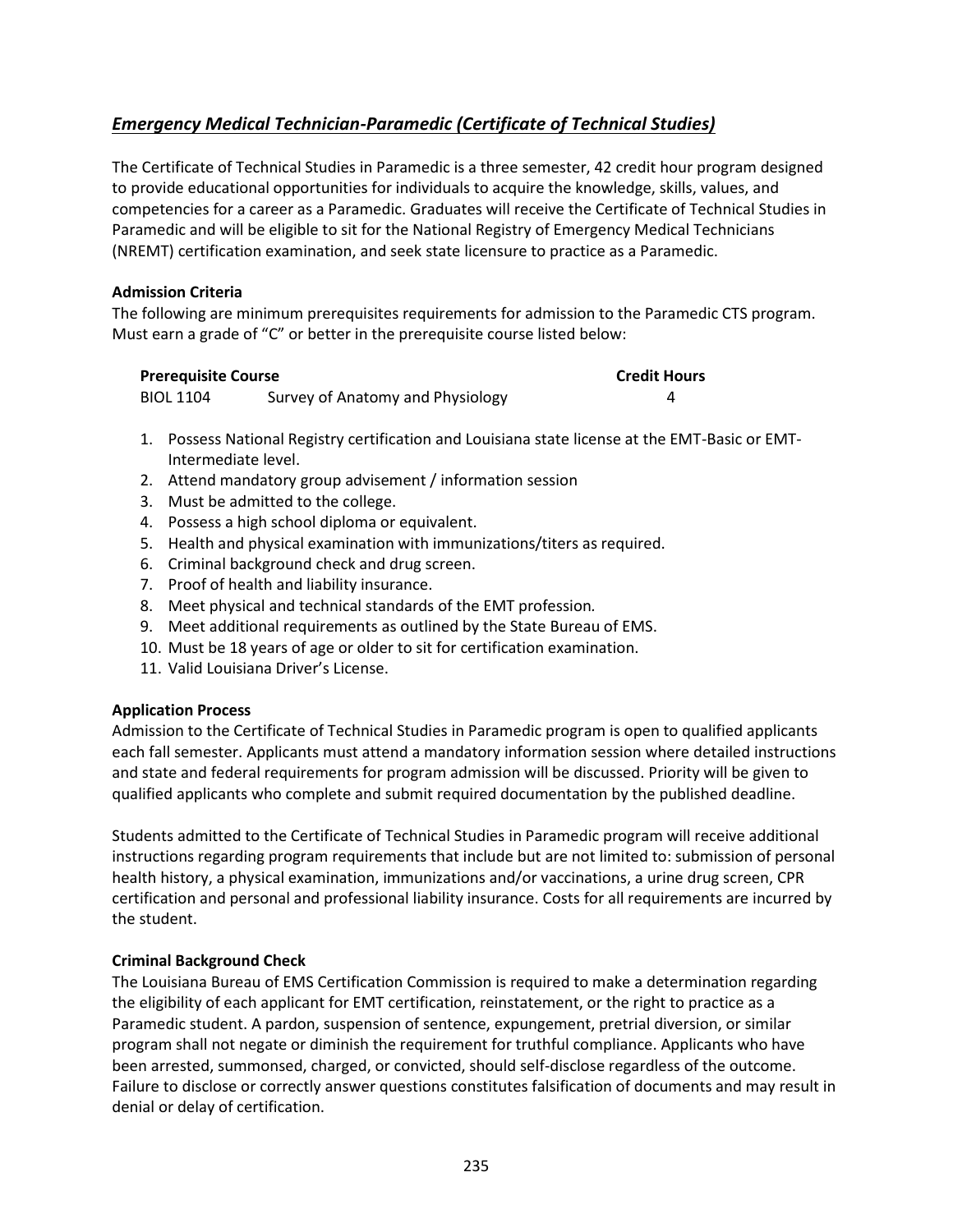## **Program Outcomes. Upon successful completion of the program, the graduate will be able to:**

- 1. Integrate comprehensive knowledge of Emergency Medical Service systems, safety/well-being of the paramedic, and medical/legal and ethical issues, research, workplace safety and wellness, documentation and therapeutic communication which is intended to improve the health of EMS personnel, patients, and the community (Preparatory).
- 2. Integrate a complex depth and comprehensive breadth of knowledge of the anatomy and physiology of all human systems (Anatomy and physiology).
- 3. Integrate comprehensive anatomical and medical terminology and abbreviations into the written and oral communication with colleagues and other health care professionals (Medical Terminology).
- 4. Integrate comprehensive knowledge of pathophysiology of major human systems (Pathophysiology).
- 5. Integrate comprehensive knowledge of life span development (Life Span Development).
- 6. Apply fundamental knowledge of principles of public health and epidemiology including public health emergencies, health promotion, and illness and injury prevention (Public Health).
- 7. Integrate comprehensive knowledge of principles of pharmacology, medication administration, and emergency medications to formulate a treatment plan intended to mitigate emergencies and improve the overall health of the patient (Pharmacology).
- 8. Integrate complex knowledge of anatomy, physiology, and pathophysiology into the assessment to develop and implement a treatment plan with the goal of assuring a patent airway, adequate mechanical ventilation, and respiration for patients of all ages (Airway Management, Respiration, and Artificial Ventilation).
- 9. Integrate scene and patient assessment findings with knowledge of epidemiology and pathophysiology to form a field impression. This includes developing a list of differential diagnoses through clinical reasoning, history taking, secondary assessment, monitoring devices and reassessment to modify the assessment and formulate a treatment plan (Patient Assessment).
- 10. Integrate assessment findings with principles of epidemiology and pathophysiology to formulate a field impression and implement a comprehensive treatment/disposition plan for a patient with medical, neurology, abdominal and gastrointestinal, immunology, infectious disease, endocrine, psychiatric, cardiovascular, toxicology, respiratory, hematology, genitourinary/renal, gynecology, non-traumatic musculoskeletal, eyes, ears, nose and throat, and shock complaints (Medicine).
- 11. Integrate comprehensive knowledge of causes and pathophysiology into the management of cardiac arrest and peri-arrest states (Shock and Resuscitation).
- 12. Integrate assessment findings with principles of epidemiology and pathophysiology to formulate a field impression to implement a comprehensive treatment/disposition plan for an acutely injured patient with bleeding, chest, abdominal, genitourinary, orthopedic, soft tissue, head, facial, neck, and spine, nervous system, special considerations, environmental emergencies, and multi-system trauma (Trauma).
- 13. Integrate assessment findings with principles of pathophysiology and knowledge of psychosocial needs to formulate a field impression and implement a comprehensive treatment/disposition plan for patients with obstetrics, neonatal, pediatric, geriatric, and special challenges needs (Special Patient Population).
- 14. Demonstrate knowledge of operational roles and responsibilities to ensure safe patient, public, and personnel safety as related to operating a ground ambulance, incident management,